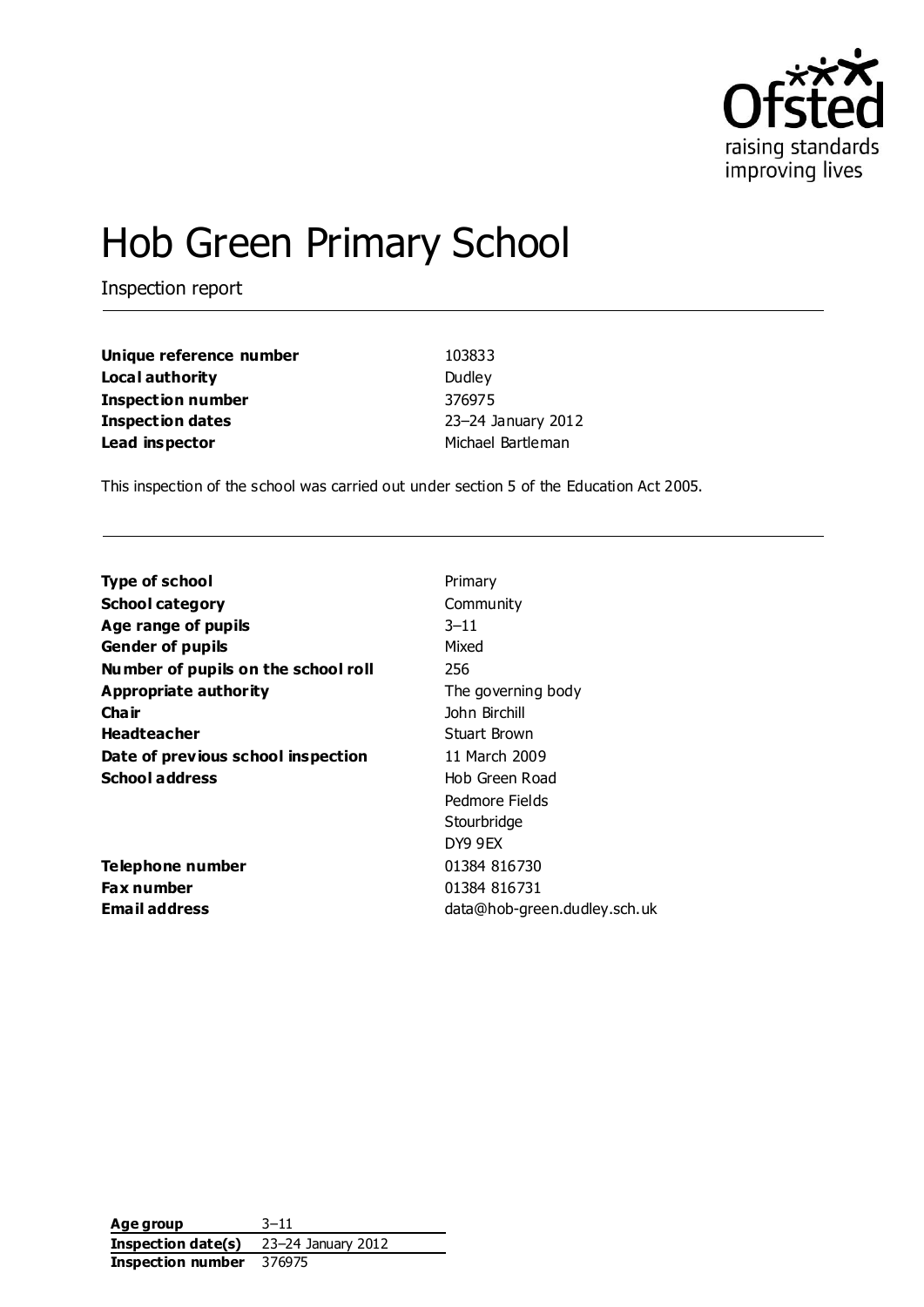

You can use Parent View to give Ofsted your opinion on your child's school. Ofsted will use the information parents and carers provide when deciding which schools to inspect and when.

You can also use Parent View to find out what other parents and carers think about schools in England. You can visit [www.parentview.ofsted.gov.uk,](http://www.parentview.ofsted.gov.uk/) or look for the link on the main Ofsted website: [www.ofsted.gov.uk](http://www.ofsted.gov.uk/)

The Office for Standards in Education, Children's Services and Skills (Ofsted) regulates and inspects to achieve excellence in the care of children and young people, and in education and skills for learners of all ages. It regulates and inspects childcare and children's social care, and inspects the Children and Family Court Advisory Support Service (Cafcass), schools, colleges, initial teacher training, work-based learning and skills training, adult and community learning, and education and training in prisons and other secure establishments. It assesses council children's services, and inspects services for looked after children, safeguarding and child protection.

Further copies of this report are obtainable from the school. Under the Education Act 2005, the school must provide a copy of this report free of charge to certain categories of people. A charge not exceeding the full cost of reproduction may be made for any other copies supplied.

If you would like a copy of this document in a different format, such as large print or Braille, please telephone 0300 123 4234, or email enquiries@ofsted.gov.uk.

You may copy all or parts of this document for non-commercial educational purposes, as long as you give details of the source and date of publication and do not alter the information in any way.

To receive regular email alerts about new publications, including survey reports and school inspection reports, please visit our website and go to 'Subscribe'.

Piccadilly Gate Store St **Manchester** M1 2WD

T: 0300 123 4234 Textphone: 0161 618 8524 E: enquiries@ofsted.gov.uk W: www.ofsted.gov.uk



© Crown copyright 2012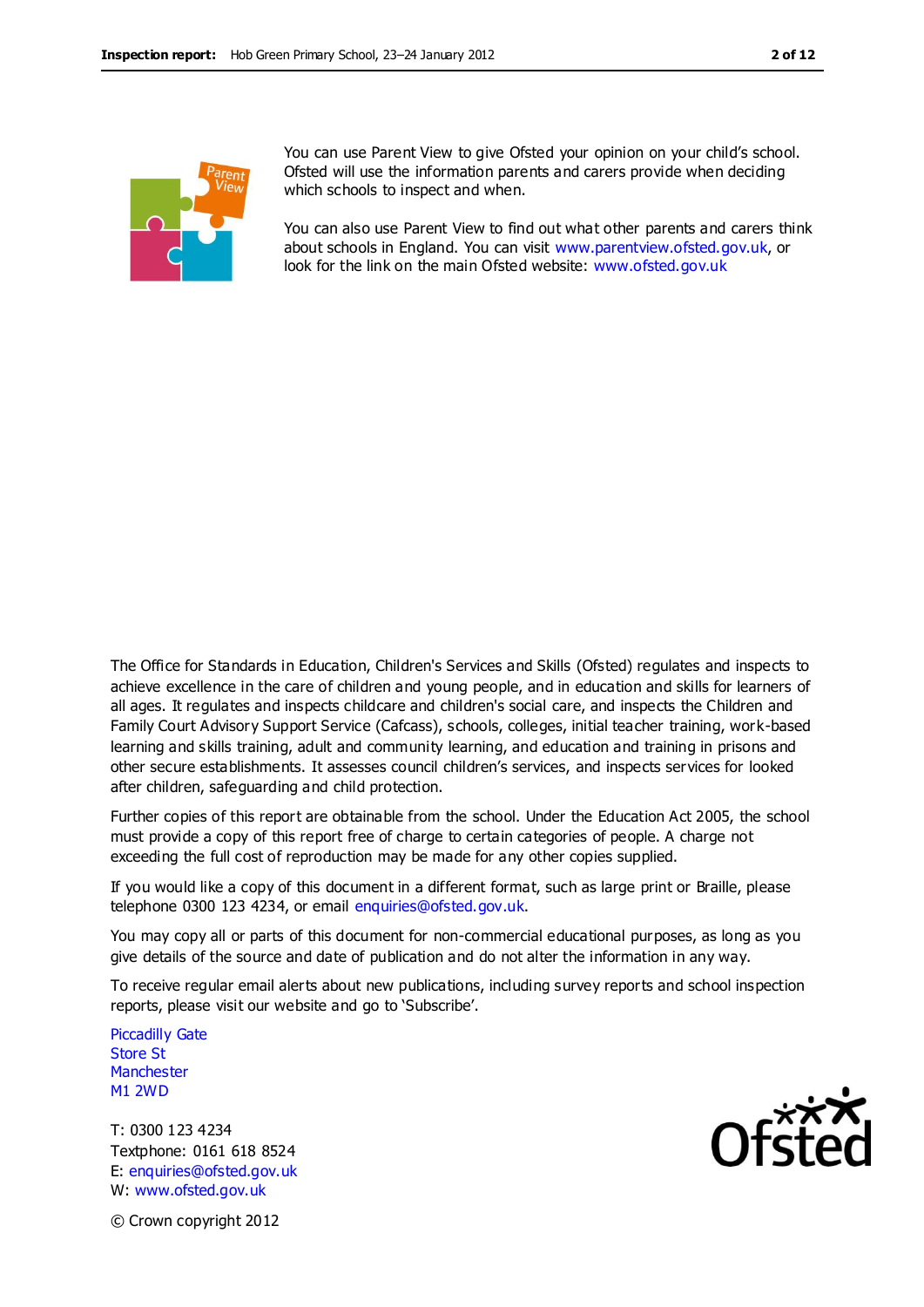# **Introduction**

| Inspection team   |                      |
|-------------------|----------------------|
| Michael Bartleman | Additional inspector |
| Enid Korn         | Additional inspector |
| Peter Lawley      | Additional inspector |

This inspection was carried out with two days notice. Inspectors visited 26 lessons for a total of 11 hours, observing ten different teachers. They held meetings with members of the governing body, staff and groups of pupils. Inspectors took account of the responses to the on-line questionnaire (Parent View) in planning the inspection, observed the school's work, and looked at a wide range of documentation, including the data the school has collected on pupils' attainment and progress, procedures for keeping pupils safe and the school development plan. Inspectors analysed 45 questionnaires completed by parents and carers, as well as those completed by staff and pupils.

# **Information about the school**

Hob Green is an average-sized primary school. Almost all pupils are from the local community and are of White British heritage. As part of its community provision, the school has a 12-place unit for pupils with speech and language difficulties and therefore the proportion of disabled pupils and those with special educational needs, including those with a statement of special educational needs, is above the national average. The proportion of pupils known to be eligible to free school meals is above average. Hob Green Children's Centre, managed by the school's governing body, is attached to the school, but is subject to separate inspection arrangements. The governing body manages a breakfast club for up to 10 pupils on a daily basis. There have been a number of staff changes since the last inspection including the appointment of a headteacher in April 2010 and a deputy-headteacher in January 2011.

The school did not meet government floor standards in 2011.

The school has gained the Eco-Schools Bronze award.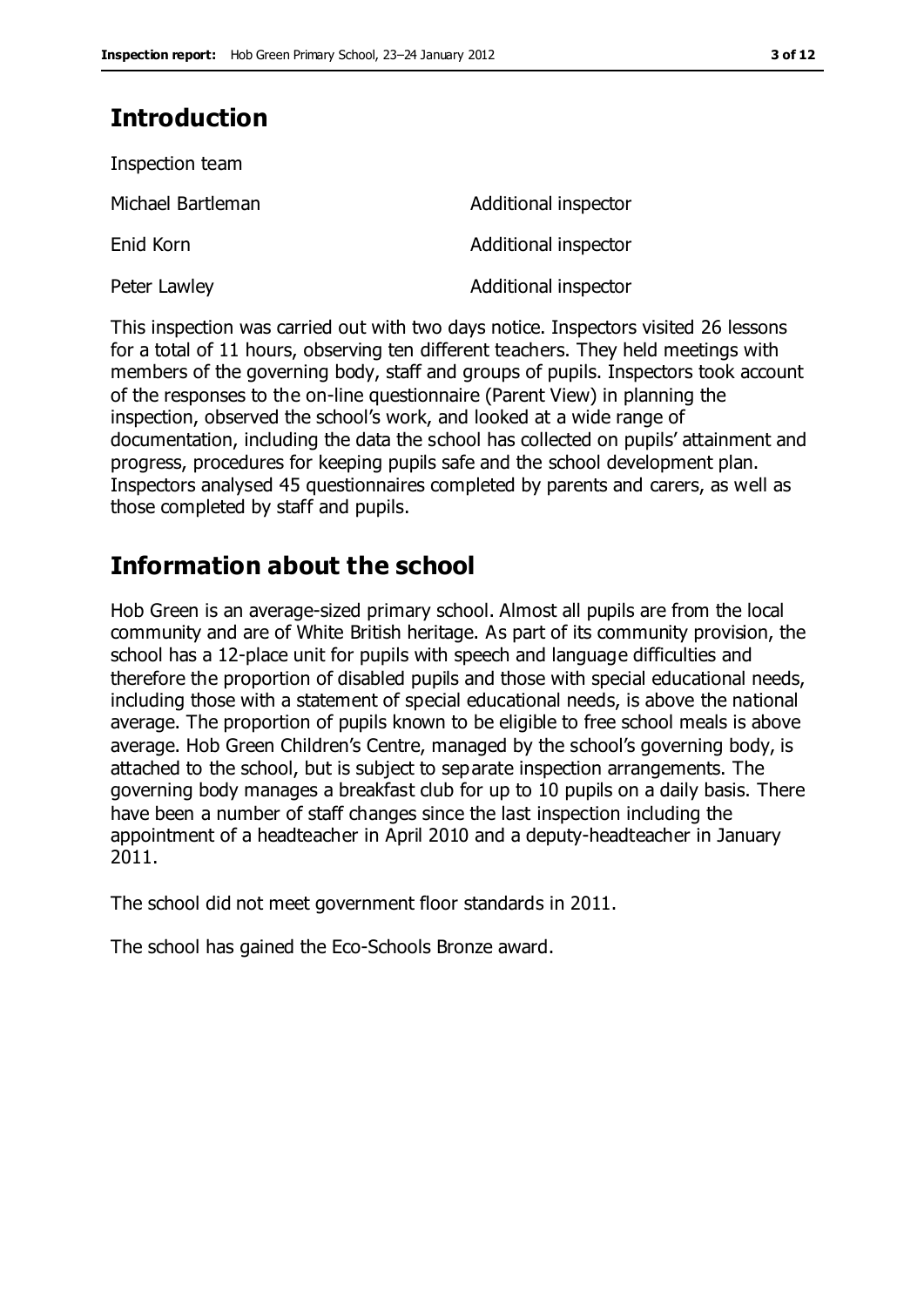# **Inspection judgements**

| <b>Overall effectiveness</b>          |   |
|---------------------------------------|---|
|                                       |   |
| <b>Achievement of pupils</b>          | 3 |
| <b>Quality of teaching</b>            |   |
| <b>Behaviour and safety of pupils</b> | 3 |
| <b>Leadership and management</b>      | 3 |

# **Key findings**

- This is a satisfactory and improving school where there have been significant changes to leadership since the last inspection.
- Outcomes in the Early Years Foundation Stage are good due to well managed and effective provision and broadly average at Key Stage 1. Achievement declined significantly at Key Stage 2 after the last inspection so that in July 2011 pupils in Year 6 attained results in English and mathematics that were lower than they were capable of.
- Concerted action by the new headteacher and the senior leadership team has reversed this decline significantly. Progress is now satisfactory overall, with significant improvements in reading across the school and some initial improvement in mathematics and writing. Many more pupils are now on track to reach the higher levels.
- Effective provision for disabled pupils and those with special educational needs mean that pupils are identified quickly, receive an appropriate curriculum and make good progress. Pupils in the speech and language unit make good progress due to effective teaching which is well matched to their needs.
- All of the teaching observed during the inspection was satisfactory or better (a recent improvement). Where teaching is satisfactory rather than better, lessons are pitched at broadly the right level but are not fine-tuned to ensure everyone makes rapid progress, particularly in mathematics. Teachers do not always have high enough expectations about presentation of work.
- $\blacksquare$  Behaviour is satisfactory overall. The majority of pupils behave well both in class and around the school. However in the satisfactory lessons pupils are too passive and do not make the most of their learning opportunities.
- The school's monitoring systems have improved and assessment data has been analysed rigorously. As a result teaching and progress have improved in Years 3 to 6. Parents and carers say the school's atmosphere is noticeably better.
- Attendance has improved rapidly and is now average. Pupils enjoy coming to this inclusive and community-orientated school.

Up to 40% of the schools whose overall effectiveness is judged satisfactory may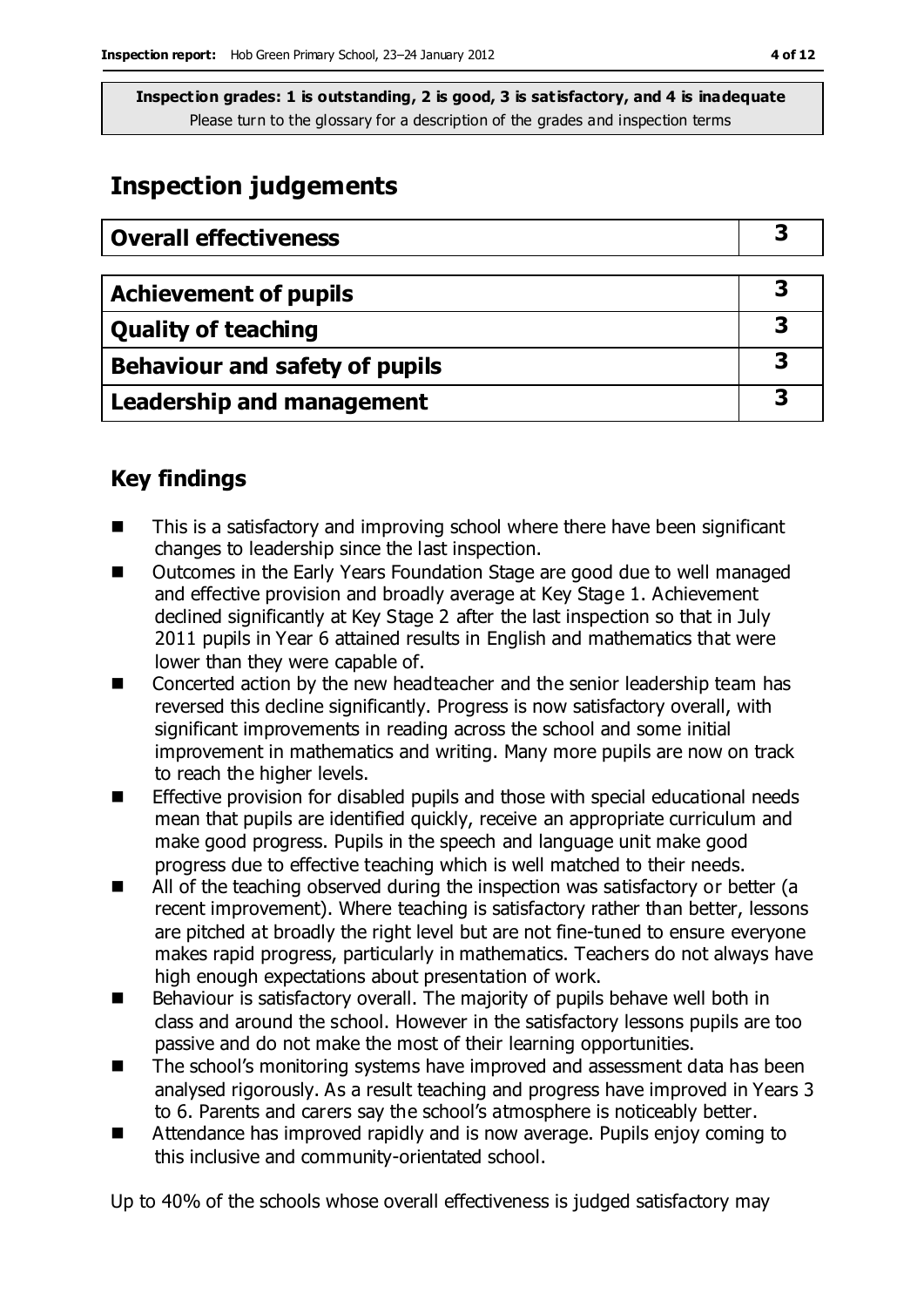receive a monitoring visit by an Ofsted inspector before their next section 5 inspection.

### **What does the school need to do to improve further?**

- By Dec 2012, in order to accelerate pupils' progress, strengthen the overall quality of teaching so that 75% is good or better by:
	- sharing more widely the good practice that exists within the school  $\equiv$
	- addressing the inconsistencies, especially those linked to teachers'  $\frac{1}{2}$ marking and the balance between teacher-talk and pupils having time to work independently
	- ensuring that teaching consistently moves learning at a good pace so that pupils remain fully involved
	- using assessment information to ensure that tasks are appropriately matched to pupils' needs.
- By Dec 2012, increase the proportion of pupils who make good progress from their starting points at Key Stage 2 particularly in mathematics by:
	- ensuring that pupils have the basic skills and knowledge to support their  $\equiv$ mental calculation skills
	- providing additional opportunities to use mathematics and problem solving in other areas of the curriculum
	- ensuring girls develop a positive view of mathematics and are fully involved in all aspects of lessons.
- By Dec 2012, ensure that all pupils are making satisfactory progress from their starting points in writing at Key Stage 1 by:
	- ensuring staff take every opportunity to model writing well  $\equiv$
	- ensuring marking of writing pinpoints pupils' mistakes and guides them  $\equiv$ towards improvement
	- ensuring assessment and marking are used effectively.

## **Main report**

#### **Achievement of pupils**

Children join the school with skills that are below those expected for their age. Progress is good in the Early Years Foundation Stage and satisfactory at Key Stage 1. The strong focus on the teaching of reading, numeracy and phonic skills permeates all Reception and Key Stage 1 activities so that the majority of children are on track to achieve average levels. Although the children are keen to write, attainment in writing is not as strong as reading and mathematics, with fewer pupils attaining the higher levels. Following a period of leadership changes progress fell across Key Stage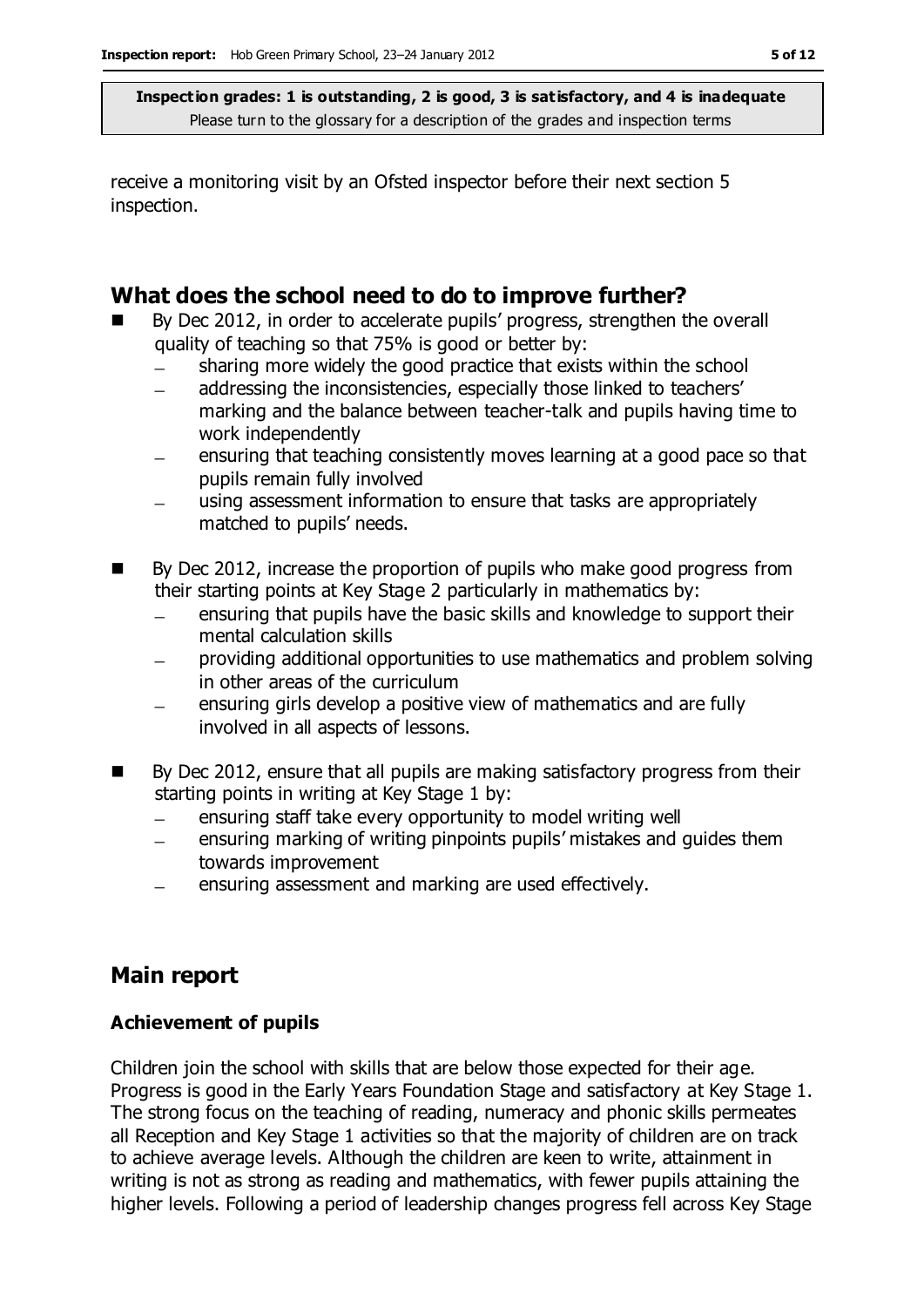2, with Year 6 pupils failing to meet government floor standards for both attainment and progress in mathematics in 2011. Pupils especially girls do not show confidence in their mental calculations and are more passive in their lessons. Disabled pupils and those with special educational needs make good progress, and are closing the gap on pupils nationally. Steps taken since the arrival of the headteacher have accelerated progress significantly in a short time so that it is now satisfactory across Key Stage 2 in English and mathematics. Although achievement in mathematics is satisfactory and rising, it has not improved at the same pace as in reading, partly because English was rightly seen as the main priority.

Early reading is developed well by highly structured and effective phonic programmes, an emphasis on reading and successful partnerships with parents and carers. Attainment in reading is average at Key Stage 1 and broadly average at Key Stage 2. Pupils of all ages read confidently and expressively, with great enjoyment.

In spite of the previous fall in attainment the vast majority of parents and carers stated that they are happy with the progress their children are making at the school and were particularly pleased with the levels of contact between the school and home. Inspectors found that current progress is satisfactory.

#### **Quality of teaching**

Teaching is satisfactory overall and improving rapidly, with increasing examples of good practice. Teachers have good subject knowledge and form excellent relationships with pupils. In the best lessons, teachers' questioning ensures that all pupils are supported in their learning and are challenged to think more deeply and develop their powers of reasoning and concentration. In these lessons, teachers plan meticulously to ensure that pupils of all abilities are involved in their learning. However, these good qualities are not yet consistent across the school and the quality of assessment also varies.

The quality of teaching is good in the Early Years Foundation Stage. Planning is extremely thorough, involves the children's ideas and responds to their interests well. As a result, the children greatly enjoy learning and are inquisitive and enthusiastic learners. This was shown during the inspection when the children were discussing and tasting Chinese food as part of their New Year celebrations. The outdoor environment is used effectively. Literacy, numeracy and personal skills are taught well. In Key Stage 1 reading and mathematics are taught effectively. A well structured phonic programme is developing pupils' knowledge successfully. Weaknesses persist in writing, partly because assessment is not so well refined in this area. The impact of professional development was seen in Key Stage 2 with teachers using effective questioning and working walls to scaffold the pupils' learning. In satisfactory lessons teachers' introductions are too long, pupils do not have enough time to work and the more able are not sufficiently challenged. Work in books shows that good presentation is not always demanded: some pupils produce too little work, and that which they do produce is untidy and poorly laid out.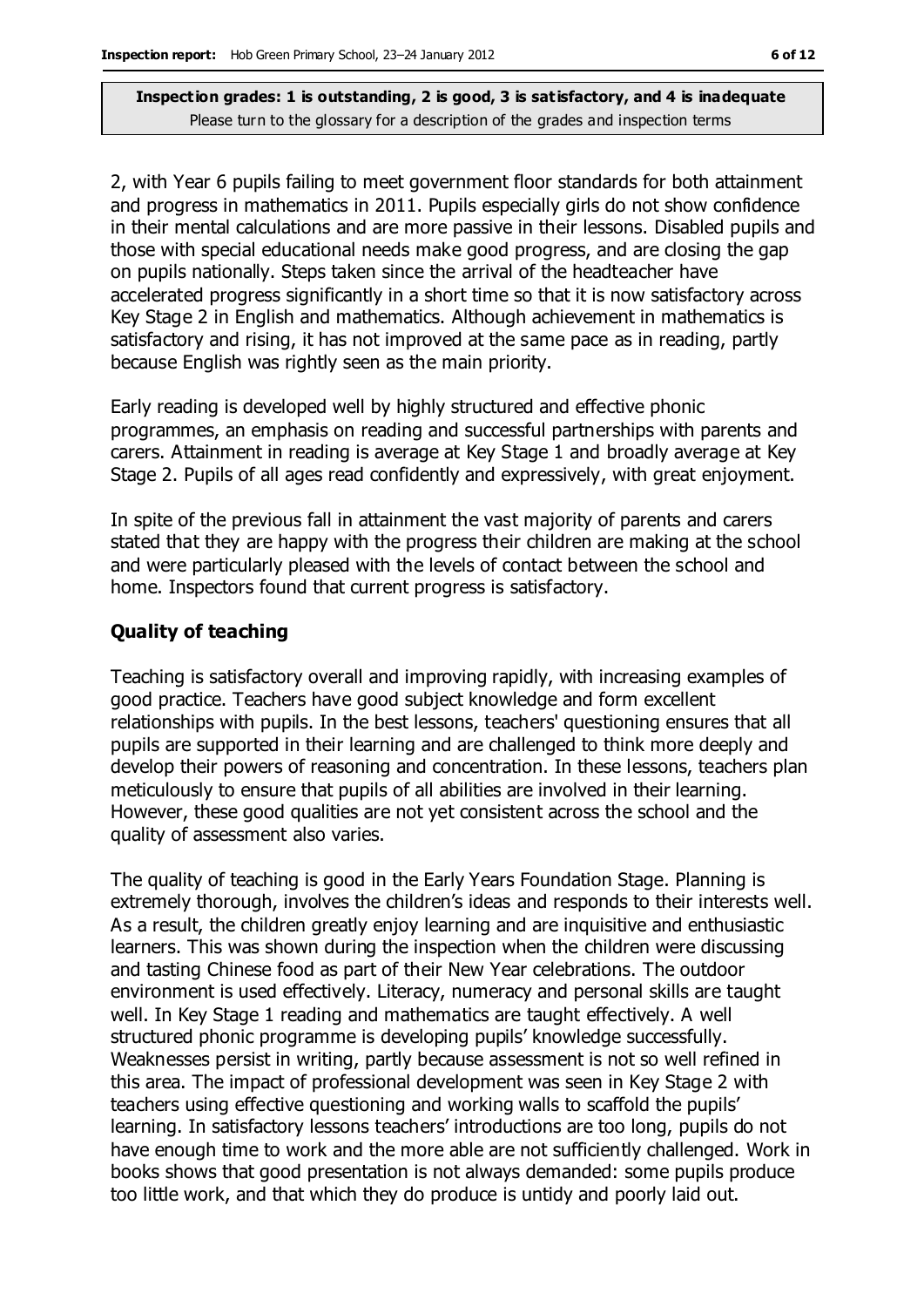Pupils in the speech and language unit as well as disabled pupils and those with special educational needs make good progress due to a range of highly tailored and well-managed support programmes which are delivered well by teachers and teaching assistants.

Pupils think they are taught well. The thematic curriculum gives pupils purposeful reasons for learning and the strong links between subjects engage pupils well. In a Year 6 class, pupils clearly enjoyed their information communication and technology lessons on making podcasts as activities were matched well to their next steps in learning and based on a previous literacy lesson. Classroom management was good and learning moved at a fast pace. Pupils were able to assess their own progress as they knew what they were expected to learn. Pupils enthusiastically report that they are enjoying their lessons. However, the mathematics curriculum has only recently met the needs of all pupils at Key Stage 2 and so has made a contribution to underachievement. Teachers promote pupils' spiritual, moral, social and cultural development successfully. The breakfast club is greatly enjoyed by pupils and appreciated by parents and carers. The successful development of a nurture room has benefitted Year 3 and 4 pupils well, giving them time to develop their selfesteem and confidence in a highly supportive environment.

Relationships between staff and pupils are good. Transition arrangements for pupils leaving and joining the school are well developed. The vast majority of parents and carers believe that teaching at the school is good and has improved since the appointment of the headteacher, whom they have great confidence in to enhance the provision at the school. Inspectors saw compelling evidence of improvement.

#### **Behaviour and safety of pupils**

The school provides a welcoming environment and this helps pupils to feel safe and secure. Their behaviour is satisfactory and has been strengthened recently by clear guidance on behaviour management. Pupils get on well together and are polite and courteous in school and in the playground, but some say that behaviour is not always as good as it could be. Pupils have a good understanding of all types of bullying and agree that there is no bullying of any type at the school, but were it to occur they say that they have every confidence in their teachers to handle the incident promptly. Attendance is now average, having been improved by the effective strategies introduced by the school leadership. A small minority of parents and carers raised concerns about behaviour at lunchtimes. Inspectors found that pupils enjoyed the activities at lunchtime and behaviour was satisfactory. School records show that incidents of disruption have reduced significantly.

#### **Leadership and management**

The school has emerged from a period of declining standards into one in which achievement is recovering and the whole community rightly has confidence in its future. The headteacher provides a focused and relentless pursuit of improvement, he instills confidence and determination in other leaders and has been the catalyst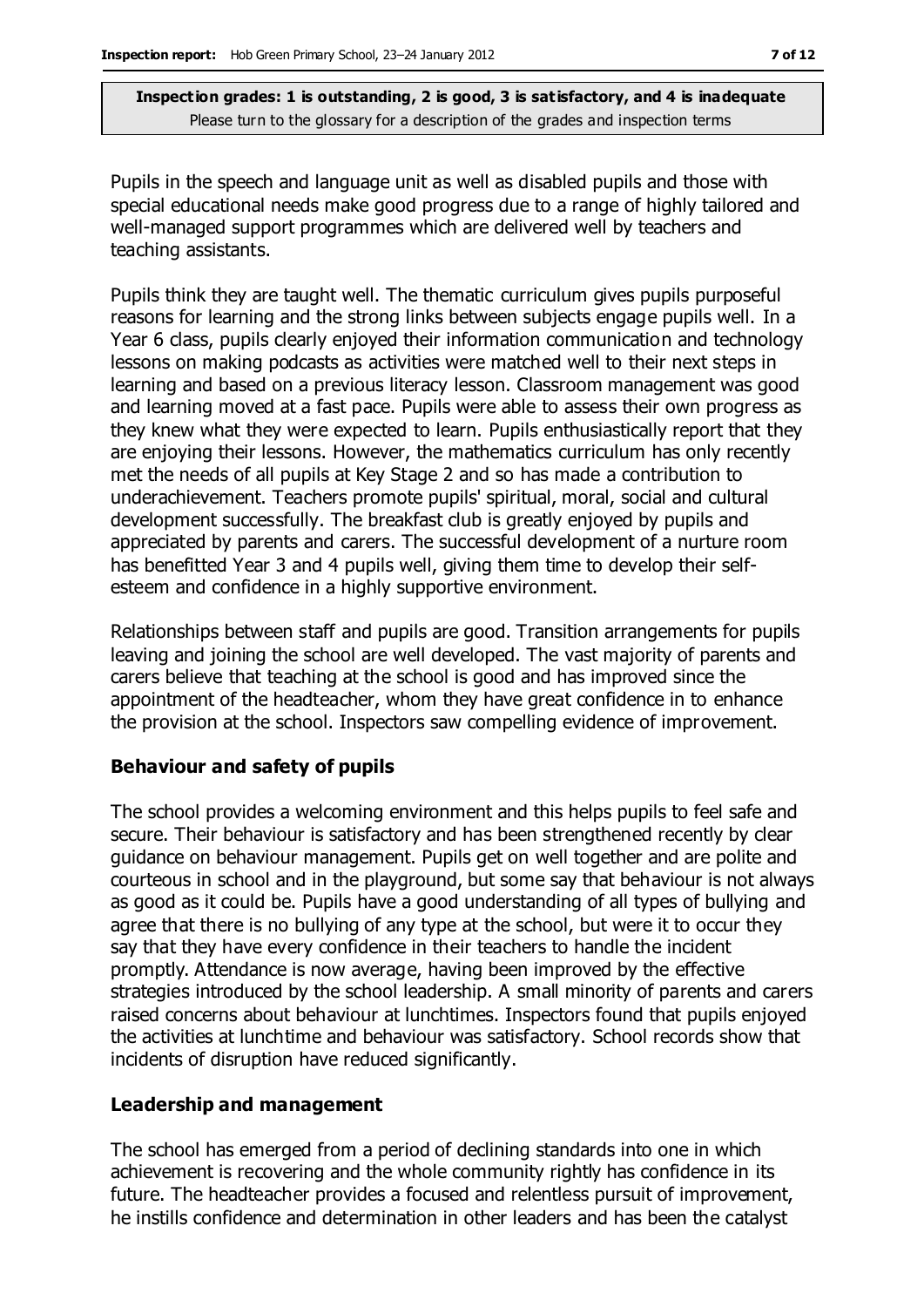for improvements to their work across the school. A renewed focus on the quality of teaching and learning, with appropriate professional development and accurate evaluation of the quality of teaching, has resulted in improving standards. Although remaining satisfactory overall, teaching is improving rapidly so that pupils are more fully engaged and have positive attitudes to their learning. The school recognises that a few higher attainers are just falling short of the higher levels they are capable of reaching and is taking steps to address this.

Improvements in teaching are underpinned by a new and developing creative curriculum which is already having an impact on pupils' learning and enjoyment. Broad areas of learning have been identified, underpinned by subject planning and careful assessment arrangements. The curriculum is enriched well by a good range of trips and visits, including to the Houses of Parliament and residential visits to Wales.

The whole school community has been involved in the school's self-evaluation, with the governing body working closely with staff to identify strengths and areas for improvement. Leaders' careful and accurate analysis of these, and meticulous planning and monitoring arrangements, have halted the decline in achievement and ensured its recovery to a securely satisfactory position. The school's capacity for further improvement is satisfactory. The senior team ably supports the headteacher and helps to create the happy, purposeful community that is so evident in the school. Governors are effective in holding the school to account. In order to gain their own view of the quality of the school's work they have instigated a system of planned, focused visits based on the school's self-evaluation. The school promotes equality of opportunity well. This is reflected in the satisfactory achievement of pupils and the full inclusion of all groups of pupils in all the school has to offer.There has been a greater focus on tracking the progress of individuals and groups of pupils this year, resulting in narrowing gaps between them in terms of achievement. Effective procedures are in place to safeguard the welfare and interests of its pupils. The school has forged valuable links with local schools and the attached Children's Centre.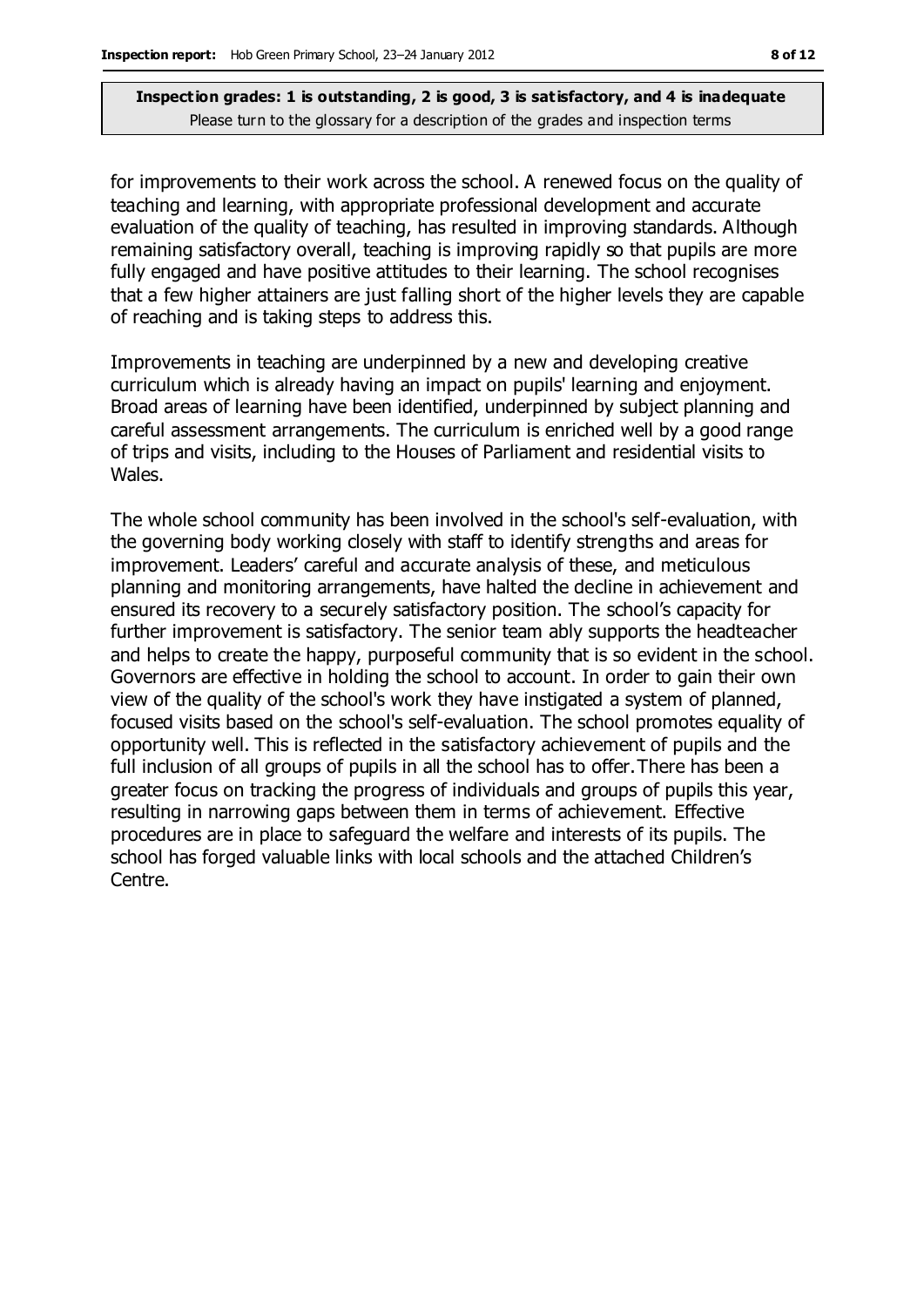# **Glossary**

### **What inspection judgements mean**

| Grade   | <b>Judgement</b> | <b>Description</b>                                            |
|---------|------------------|---------------------------------------------------------------|
| Grade 1 | Outstanding      | These features are highly effective. An outstanding           |
|         |                  | school provides exceptionally well for all its pupils' needs. |
| Grade 2 | Good             | These are very positive features of a school. A school        |
|         |                  | that is good is serving its pupils well.                      |
| Grade 3 | Satisfactory     | These features are of reasonable quality. A satisfactory      |
|         |                  | school is providing adequately for its pupils.                |
| Grade 4 | Inadequate       | These features are not of an acceptable standard. An          |
|         |                  | inadequate school needs to make significant                   |
|         |                  | improvement in order to meet the needs of its pupils.         |
|         |                  | Ofsted inspectors will make further visits until it           |
|         |                  | improves.                                                     |

### **Overall effectiveness of schools**

|                       | Overall effectiveness judgement (percentage of schools) |      |                     |                   |
|-----------------------|---------------------------------------------------------|------|---------------------|-------------------|
| <b>Type of school</b> | <b>Outstanding</b>                                      | Good | <b>Satisfactory</b> | <b>Inadequate</b> |
| Nursery schools       | 46                                                      | 46   |                     |                   |
| Primary schools       |                                                         | 47   | 40                  |                   |
| Secondary             | 14                                                      | 38   | 40                  |                   |
| schools               |                                                         |      |                     |                   |
| Special schools       | 28                                                      | 48   | 20                  |                   |
| Pupil referral        | 15                                                      | 50   | 29                  |                   |
| units                 |                                                         |      |                     |                   |
| All schools           |                                                         | 46   | 38                  |                   |

New school inspection arrangements have been introduced from 1 January 2012. This means that inspectors make judgements that were not made previously.

The data in the table above are for the period 1 September 2010 to 31 August 2011 and represent judgements that were made under the school inspection arrangements that were introduced on 1 September 2009. These data are consistent with the latest published official statistics about maintained school inspection outcomes (see [www.ofsted.gov.uk\)](http://www.ofsted.gov.uk/).

The sample of schools inspected during 2010/11 was not representative of all schools nationally, as weaker schools are inspected more frequently than good or outstanding schools.

Primary schools include primary academy converters. Secondary schools include secondary academy converters, sponsor-led academies and city technology colleges. Special schools include special academy converters and non-maintained special schools.

Percentages are rounded and do not always add exactly to 100.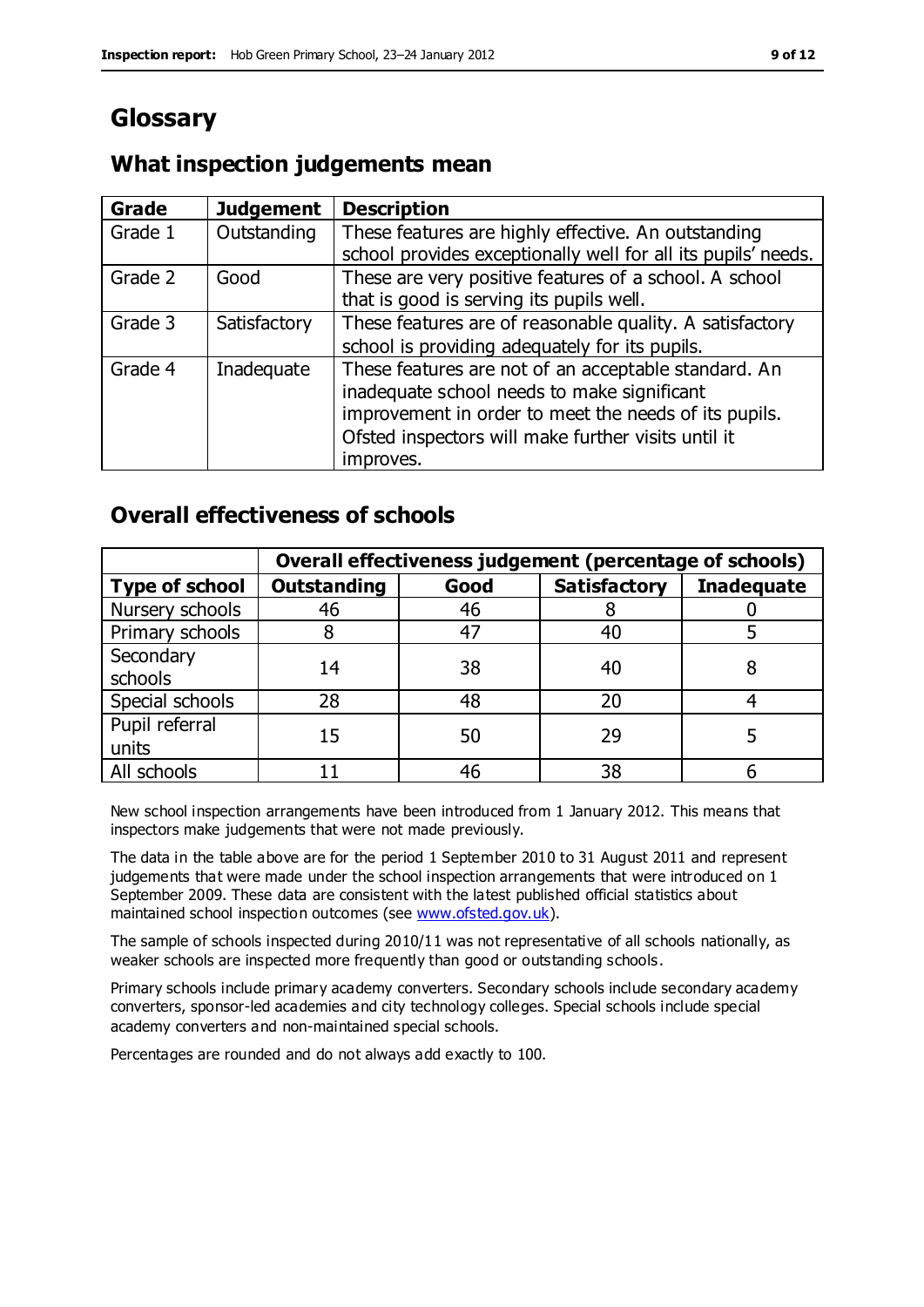# **Common terminology used by inspectors**

| Achievement:                  | the progress and success of a pupil in their<br>learning and development taking account of their<br>attainment.                                                                                                        |
|-------------------------------|------------------------------------------------------------------------------------------------------------------------------------------------------------------------------------------------------------------------|
| Attainment:                   | the standard of the pupils' work shown by test and<br>examination results and in lessons.                                                                                                                              |
| Attendance                    | the regular attendance of pupils at school and in<br>lessons, taking into account the school's efforts to<br>encourage good attendance.                                                                                |
| Behaviour                     | how well pupils behave in lessons, with emphasis<br>on their attitude to learning. Pupils' punctuality to<br>lessons and their conduct around the school.                                                              |
| Capacity to improve:          | the proven ability of the school to continue<br>improving based on its self-evaluation and what<br>the school has accomplished so far and on the<br>quality of its systems to maintain improvement.                    |
| Leadership and management:    | the contribution of all the staff with responsibilities,<br>not just the governors and headteacher, to<br>identifying priorities, directing and motivating staff<br>and running the school.                            |
| Learning:                     | how well pupils acquire knowledge, develop their<br>understanding, learn and practise skills and are<br>developing their competence as learners.                                                                       |
| <b>Overall effectiveness:</b> | inspectors form a judgement on a school's overall<br>effectiveness based on the findings from their<br>inspection of the school.                                                                                       |
| Progress:                     | the rate at which pupils are learning in lessons and<br>over longer periods of time. It is often measured<br>by comparing the pupils' attainment at the end of a<br>key stage with their attainment when they started. |
| Safety                        | how safe pupils are in school, including in lessons;<br>and their understanding of risks. Pupils' freedom<br>from bullying and harassment. How well the school<br>promotes safety, for example e-learning.             |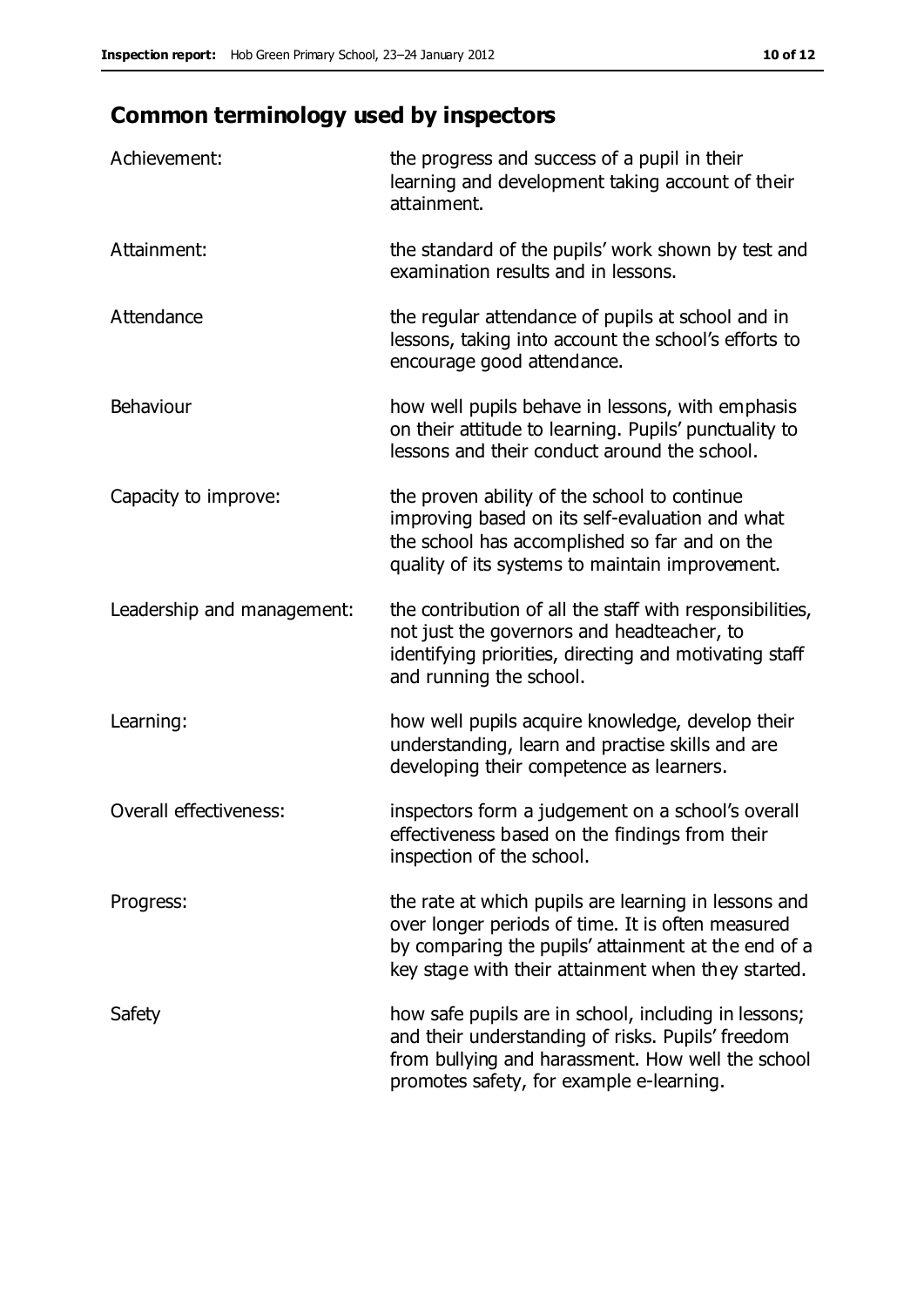#### **This letter is provided for the school, parents and carers to share with their children. It describes Ofsted's main findings from the inspection of their school.**



25 January 2012

Dear Pupils

#### **Inspection of Hob Green Primary School, Stourbridge, DY9 9EX**

Thank you for making us so welcome when we inspected your school. We enjoyed meeting you, reading your questionnaires and hearing what you had to say about your school. We were pleased to hear about how you enjoy everything the school has to offer you.

There are some good things about your school, such as the welcoming atmosphere, the start you get in the Early Years Foundation Stage and the way you learn to read. Your attendance has improved and is now average – well done! However, we found that older pupils are not making sufficient progress in mathematics and the same was found for younger pupils in their writing. We have asked your school leaders to take the following actions to make sure that all of you make better progress.

- Improve teaching so you make faster progress in mathematics at Key Stage 2 and writing at Key Stage 1.
- Give you activities in lessons that are well matched to your needs and that challenge and interest you.
- Encourage girls to enjoy mathematics and take a full part in the lessons.

You can help by behaving well and trying hard in your lessons.

Yours sincerely

Michael Bartleman Lead inspector